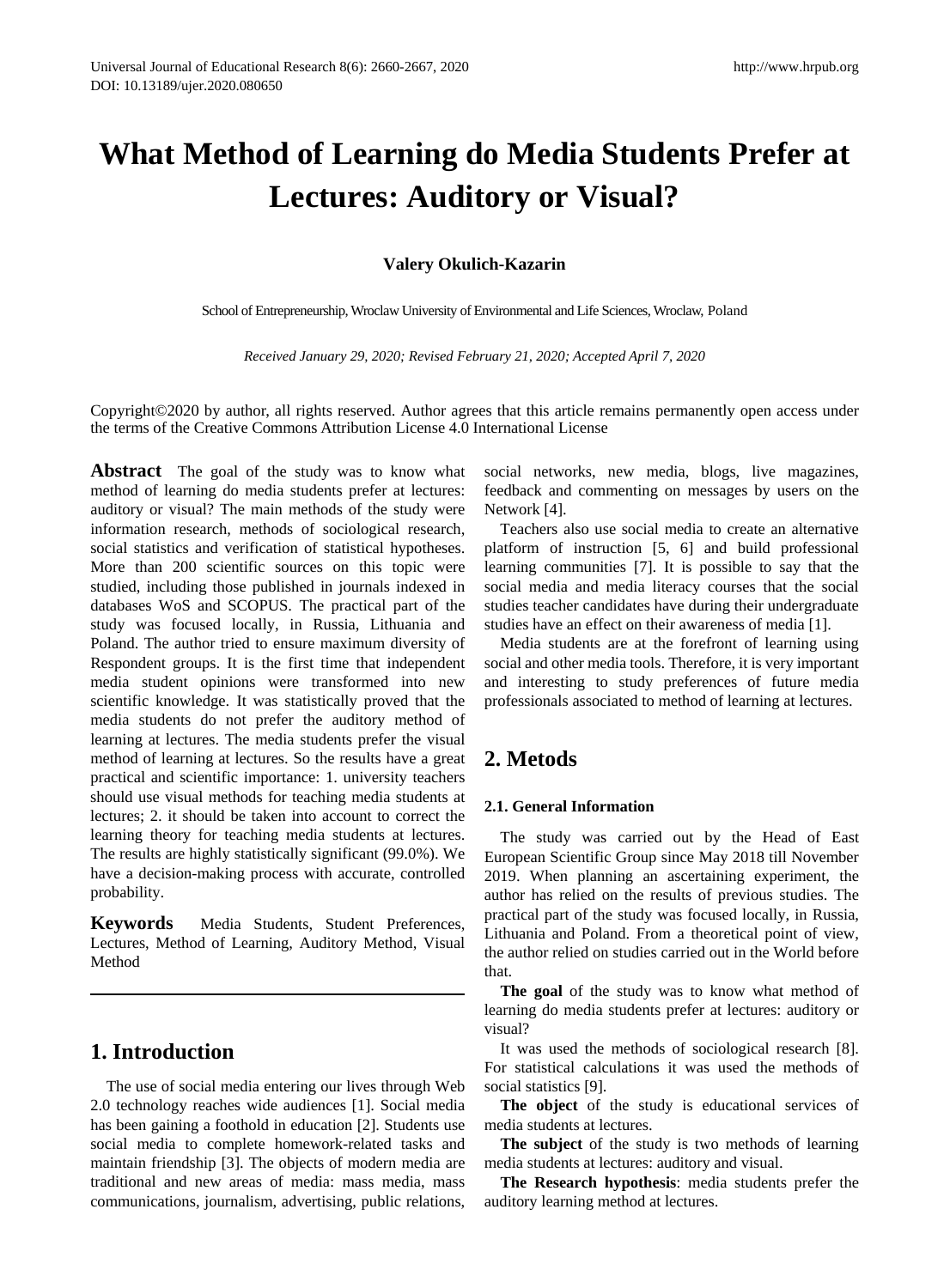The study was performed in several stages:

- literature review;
- − planning the ascertaining experiment;
- primary processing and grouping of results;
- statistical verification of the diversity of Respondent groups;
- statistical observation and verification of statistical hypotheses [10];
- drawing the conclusions and writing the text.

#### **2.2. Primary Processing and Grouping of Results**

This was used serial (nested) sampling [9] for the ascertaining experiment. Serial (nested) sampling assumes that the series or groups of units of the population are to be selected. In our study, the series were selected randomly. Then continuous observation was carried out in each selected series. The author tried to ensure maximum diversity of Respondent groups.

The plan of the ascertaining experiment included a comparison in four pairs:

- − media students of Full-time and Part-time forms of training,
- − media students of 1 and 2 levels (bachelor study and master study),
- media students of first year and last year of training,
- media students of the capital city and of the non-capital city.

The plan of the ascertaining experiment is presented in Table 1.

|  |  |  | <b>Table 1.</b> The plan of the ascertaining experiment |  |
|--|--|--|---------------------------------------------------------|--|
|--|--|--|---------------------------------------------------------|--|

| Nr             | The diversity criterion             | Russia    | Lithuania | Poland    |
|----------------|-------------------------------------|-----------|-----------|-----------|
|                | Full-time                           | $^+$      | $^{+}$    |           |
| $\overline{c}$ | Part-time                           |           | $\ddot{}$ |           |
| 3              | Bachelor study, 1 year              |           | $\ddot{}$ |           |
| 4              | Bachelor study, 4 year              | $\ddot{}$ |           |           |
| 5              | Master study, 1 year                | $\div$    |           |           |
| 6              | Master study, 2 year                |           |           | $\ddot{}$ |
| 7              | Students of the capital city        | $\ddot{}$ | $\ddot{}$ |           |
| 8              | Students of the non-capital<br>city |           |           |           |

Table 1 shows that groups of each countries surveyed met at least three diversity criteria. The characteristics of the respondents are presented in Table 2.

In total, 72 respondents from Russia, Lithuania and Poland took part in the statistical observation.

Then one-time statistical observation was organized [9]. The purpose of statistical observation is to obtain reliable information to identify the preferences related the method of learning at lectures in the study population. Statistical observation was a one-time event, organized in Russia, Lithuania and Poland.

In our statistical observation we used the method of survey. According to the method of obtaining data, it was a method of self-registration, in which the respondents gave the necessary information, independently filling out pre-distributed registration forms.

| Nr             | Speciality and level                                                           | Amount,<br>M F N/a | Training<br>form | University                                  |  |  |
|----------------|--------------------------------------------------------------------------------|--------------------|------------------|---------------------------------------------|--|--|
|                | Journalism, bachelor students, 4 year                                          | 21<br>(4 11 6)     | full-time        | <b>Moscow Pedagogical State</b>             |  |  |
| $\overline{2}$ | Theory and practice of international communication, master<br>students, 1 year | 8<br>(0 5 3)       | full-time        | University, Russia                          |  |  |
| 3              | Visual design and media, bachelor students, 1-4 year                           | 18<br>(0 15 3)     | part-time        | European humanities University,             |  |  |
| 4              | Media and communication, bachelor students, 1 year                             | 15<br>(4 9 2)      | full-time        | Lithuania                                   |  |  |
|                | Media and cultural studies, master students, 2 year                            | 10<br>(0 8 2)      | full-time        | Pedagogical University of Cracow,<br>Poland |  |  |
|                | Total number of respondents:                                                   | 72<br>(8 48 16)    |                  |                                             |  |  |

**Table 2.** General characteristics of the media Respondents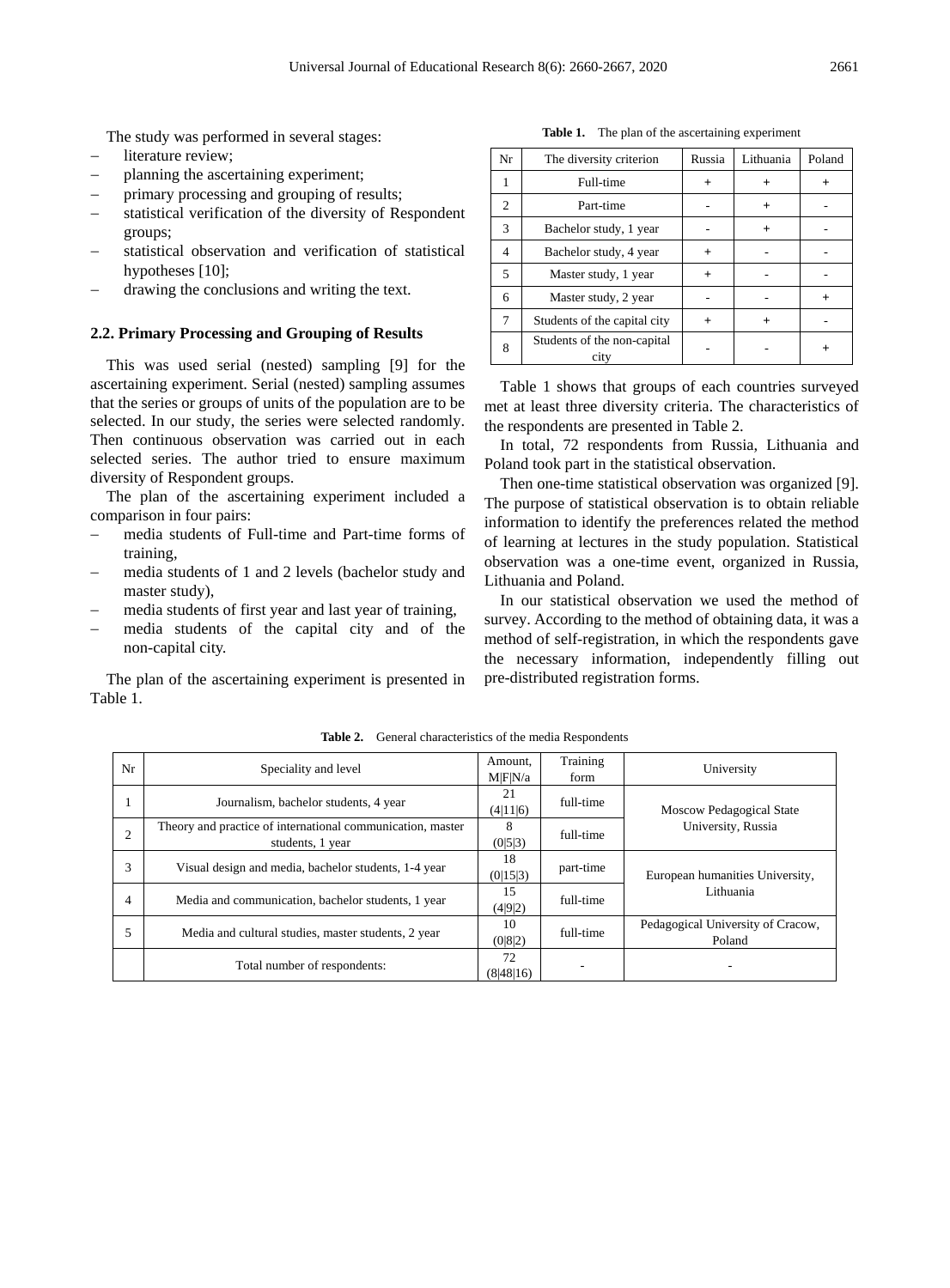The registration form was created by author. The registration form contained 9 questions (app.). The main question was:

- What method of learning do I prefer at lectures?

- Three possible answers were provided:
- 1. The teacher has a presentation, and I write from slides.
- 2. The teacher dictates, and I write.
- 3. The teacher quickly tells, and I note.

The first variant of the answer refers to the visual method of teaching at lectures. The second and third answers relate to the auditory method of teaching at lectures. So, in our observation attribute features were studied [9]. Further, attribute features were converted to numeric values. The study used the second group of methodological techniques and statistical indicators, combined on the basis of the unity of cognitive functions and calculation algorithms [10]. And, at last, after discussion of the received results, author has made the conclusion.

## **3. Literature Review**

The description of the state of research in this field was made. More than 200 scientific sources were studied, including those published in the journals: European Journal of Contemporary Education, European Journal of Higher Education, Higher Education, Higher Education in Europe, Higher Education Pedagogies, International Journal for Academic Development, International Journal of Education and Practice, Journal of Higher Education Policy and Management, Journal of Marketing for Higher Education, Media Education (Mediaobrazovanie), Research in Higher Education, Studies in Higher Education, Universal Journal of Educational Research, etc. The papers that are the closest to the topic of the study were selected for a thorough analysis later, including above 10 papers in journals indexed in databases Web of Science and SCOPUS.

According the learning theory [11, 12], a lecture is one of the main forms of the educational process and the main way of teaching at the university. Lectures appeared in the practice of teaching in ancient Greece and other ancient states. Then they received wide circulation in medieval universities and retained their leading role in higher education to the present day.

There are two alternative methods of teaching at lectures – auditory and visual. The analysis of scientific works on the learning theory showed that for several hundred years the auditory method of teaching dominated at lectures. And today, of the nine approaches of teaching at lectures, seven approaches refer to the auditory method and two refer to the visual one [13].

The auditory teaching style allows auditory students to learn by ear or through verbal communication [14]. The aim of the work [15] was to evaluate the views of students on auditory learning and learning strategy for the interactive and communicative classroom environment. The students' opinions, obtained during the interviews, show that their skills, attitude and predisposition to auditory learning style are significant and determining factors for effective teaching.

Visual education is a style in which a student uses graphs, diagrams, maps and diagrams. The article [16] introduces a new concept for enhancing students' analytical thinking skills based on visual learning strategies. The author's results showed that visual learning tools enhance the students' skills.

Modern social media has been widely using in education process [2]. For example, students use social media to complete homework-related tasks [3]. The author suggests that media students should prefer a visual method of learning.

There are many papers describing the study of the learning process of media students [4, p. 278-285; 17-21; etc.). However, these studies did not address preferences of media students at lectures.

Understanding how audiences differ in their preferences are starting points for identifying what is a prerequisite to having data-informed conversations and decisions [22].

The literature review on the learning theory shows that the auditory method of teaching dominates at lectures. At the same time, it was not shown which method of learning do media students prefer. Therefore, it is possible that there is a contradiction between the auditory way of teaching at lectures and preferences of media students.

Therefore, next we will focus on the study of preferences of media students in lectures. The goal of the research was to know what method of learning do media students prefer at lectures: auditory or visual?

## **4. Results**

#### **4.1. Primary Processing and Grouping of Monitoring Results**

The results of the determining the average values and the variation of the characteristics are given in Table 3. The main question of the registration form was: What method of learning do I prefer at lectures?

Three possible answers were provided:

- 1. The teacher has a presentation, and I write from slides.
- 2. The teacher dictates, and I write the lecture.
- 3. The teacher quickly tells, and I note.

For the determining the average values and the variation of the characteristics, the value "0" was assigned to the auditory method of learning. Answers No. 2 and No. 3 relate to the auditory method of learning at the lectures. So, they were combined before the calculation. The value "1" was assigned to the visual method of learning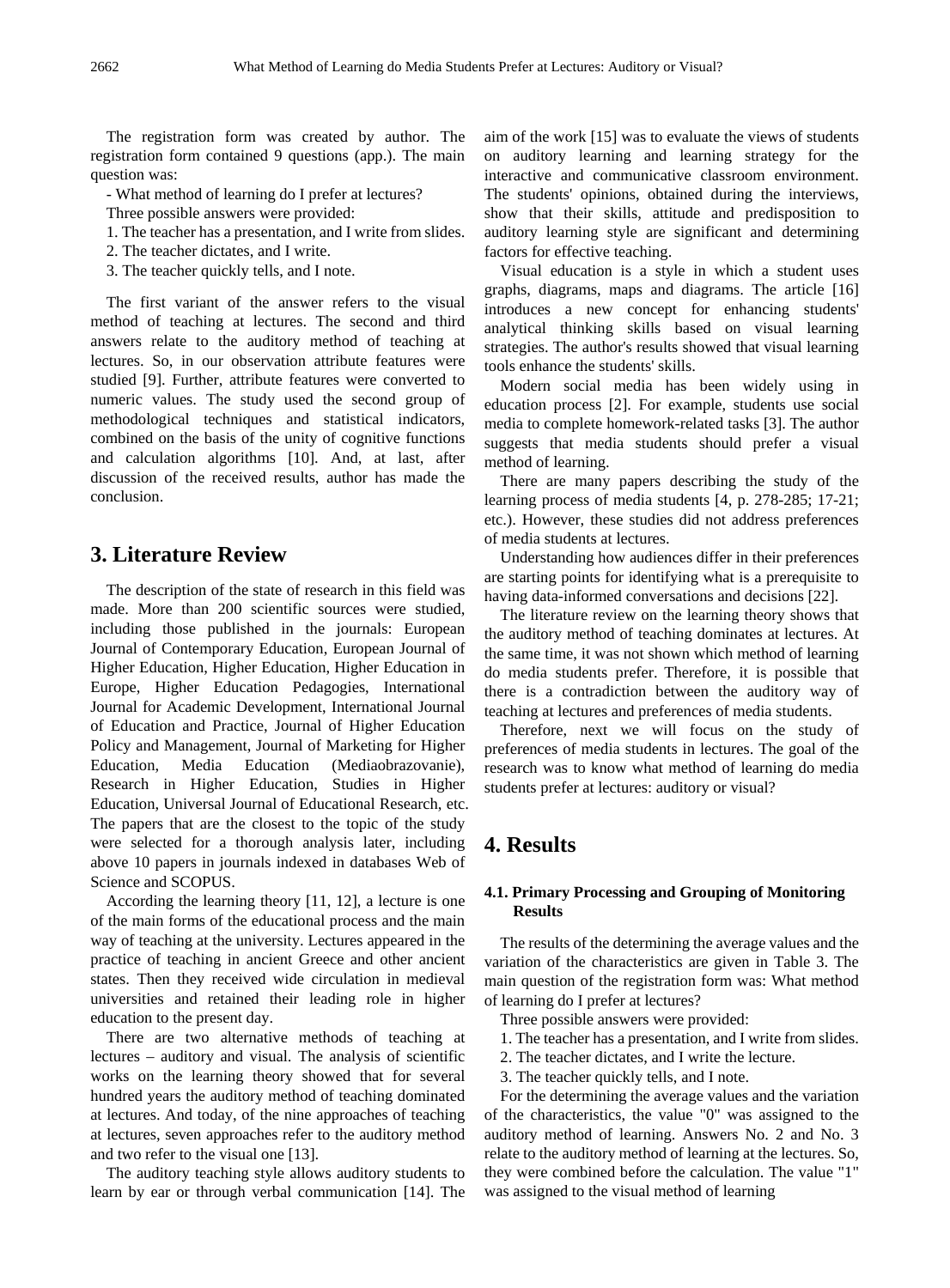|                |                                                                                | The number of choices |                |                |      |                  |                |
|----------------|--------------------------------------------------------------------------------|-----------------------|----------------|----------------|------|------------------|----------------|
| N <sub>0</sub> | Speciality and level                                                           | response              | response       | response<br>3  | Ÿ    | $\delta_{\rm x}$ | $\delta_{x-1}$ |
|                | Journalism, bachelor students, 4 year                                          | 12                    | 2              |                | 0.57 | 0.49             | 0.51           |
| 2              | Theory and practice of international communication, master<br>students, 1 year | 6                     | $\overline{c}$ | $\Omega$       | 0.75 | 0.43             | 0.46           |
| 3              | Visual design and media, bachelor students, 1-4 year                           | 14                    | $\Omega$       | $\overline{4}$ | 0.78 | 0.41             | 0.43           |
| 4              | Media and communication, bachelor students, 1 year                             | 12                    |                | $\overline{c}$ | 0.80 | 0.40             | 0.41           |
| 5              | Media and cultural studies, master students, 2 year                            | 10                    | $\Omega$       | $\Omega$       | 1.00 | 0.00             | 0.00           |
| 6              | Total number of responses                                                      | 54                    | 5              | 13             | 0.75 | 0.43             | 0.44           |
|                | The value for statistics                                                       |                       |                |                | ٠    |                  |                |

**Table 3.** The average values and the variation of the characteristics (number of variants of different answers)

The table 3 shows the total results of the initial assessment of respondents' preferences when they receive information at the lectures.

The comparison results are shown in Figure 1. Here are the preferences of the media students. It was 72 Respondents in total.



Figure 1. The number of choices of the learning method at lectures, %

Figure 1 shows that the visual learning method dominates at the preferences of the media students. It is shown that the auditory learning method does not dominate in pedagogical practice. In this situation, table 2 is not a basis for strong evidence. So, the author made a verification of statistical hypotheses.

#### **4.2. Statistical Verification of the Diversity of Respondent Groups**

The F-test was used for the verifcation of statistical hypotheses. This test is based on F-statistics, which represents the ratio of two variances [23, p.3-11]. In the study, the following assumptions for one-way ANOVA were adopted:

1) The dataset consists of 5 random samples of 5 general populations.

2) All the general populations had a normal distribution. Additionally, the standard deviations of the populations were identical. That is,  $S_1 = S_2 = S_3 = S_4 = S_5$ . This allows for the use of the standard statistical tables for hypothesis testing.

The results of verification of statistical hypotheses that all five groups of respondents belong to one General

population of media students are presented below [9, 23].

The Research hypothesis H<sub>0</sub>:  $\dot{X}_i = \dot{X}_i$  (the means are all equal).

The Research hypothesis claims that the means of the five populations are equal. In other words, the difference of means is the result of random fluctuations.

The Alternative hypothesis H<sub>1</sub>:  $\dot{X}_i \neq \dot{X}_i$  (the means are not all equal at least for one pair of variances).

The Alternative hypothesis claims that the means of the five populations are not equal. In other words, the difference of means is not the result of random fluctuations.

Further calculation includes number of the General populations (number of occupational groups),  $k = 5$  (five). The total sample size is represented as follows (table 3, lines 1-5):

$$
n = n_1 + n_2 + n_3 + n_4 + n_5, \tag{1}
$$

 $n = 21 + 8 + 18 + 15 + 10 = 72$  respondents. The grand average of the 5 samples  $\dot{X}$  [23, 3-11]:

$$
\dot{X} = (n_1 \times \dot{X}_1 + n_2 \times \dot{X}_2 + n_3 \times \dot{X}_3 + n_4 \times \dot{X}_4 + n_5 \times \dot{X}_5)/n, \quad (2)
$$
\n
$$
\dot{X} = (21 \times 0.57 + 8 \times 0.75 + 18 \times 0.78 + 15 \times 0.80 + 10 \times 1.00)/72 = 0.75.
$$

The number of degrees of freedom are here:  $k - 1 = 4$ . The between-sample variability for one-way analysis of variance  $\bar{G}$ :

$$
\bar{G} = [n_1 \times (\dot{X}_1 - \dot{X})^2 + n_2 \times (\dot{X}_2 - \dot{X})^2 + n_3 \times (\dot{X}_3 - \dot{X})^2 + n_4 \times (\dot{X}_4 - \dot{X})^2 + n_5 \times (\dot{X}_5 - \dot{X})^2]/(k-1),
$$
\n
$$
\bar{G} = (1.39)/4 = 0.348.
$$
\n(3)

The degrees of freedom are indicated by  $n - k = 72 - 4$  $= 68$  (for the within-sample variability).

The following is the within-sample variability for one-way analysis of variance  $\dot{S}$ :

$$
\dot{S} = [(n_1 - 1) \times (S_1)^2 + (n_2 - 1) \times (S_2)^2 + (n_3 - 1) \times (S_3)^2 + (n_4 - 1) \times (S_4)^2 + (n_5 - 1) \times (S_5)^2]/(n - k),
$$
\n
$$
\dot{S} = 1.43 / 68 = 0.021
$$
\n(4)

F-statistics are indicating the extent to which the sample averages differ one from another (the numerator) with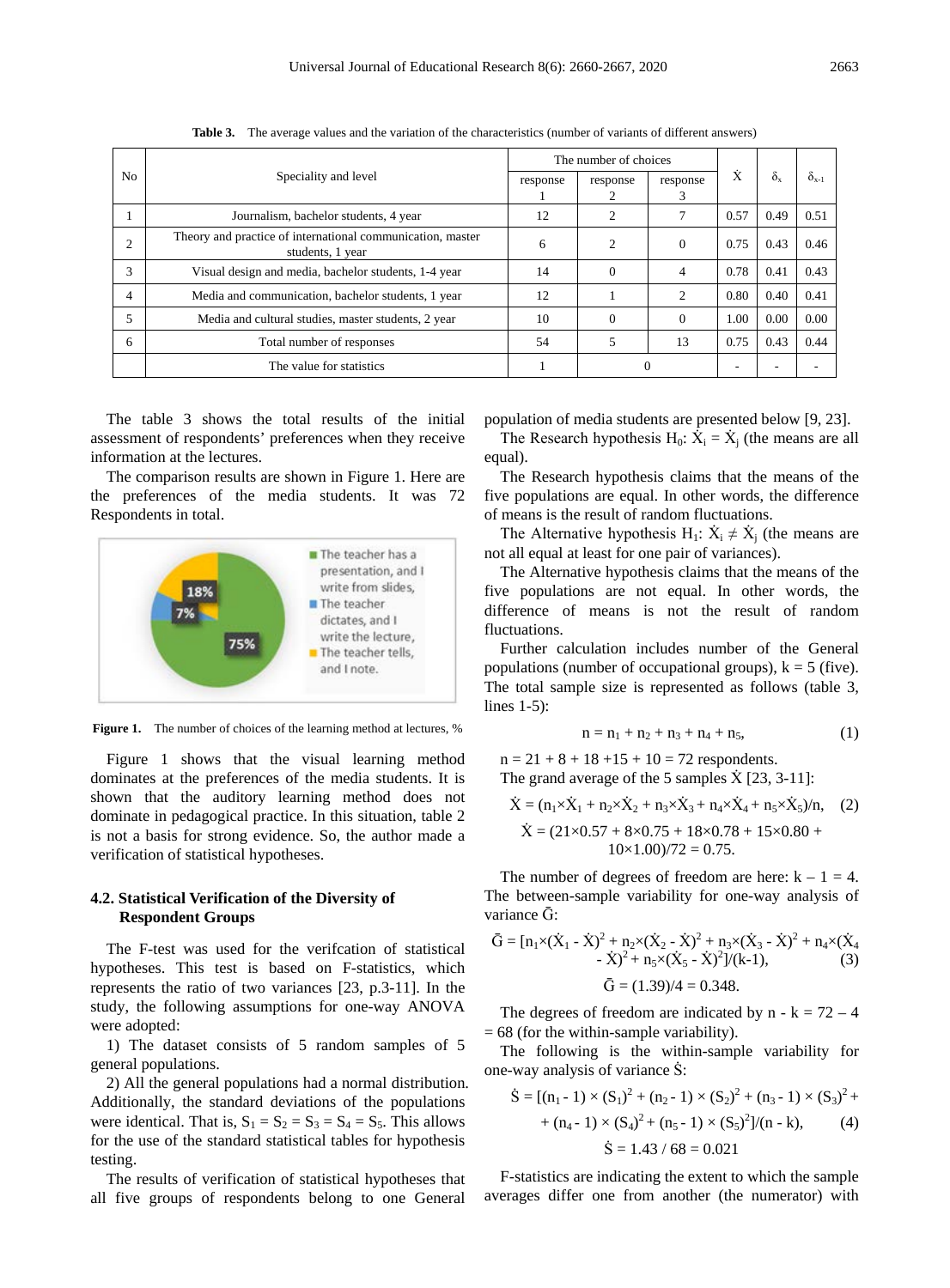respect to the overall level of variability in the samples (the denominator). F-statistics for one-way ANOVA are indicated as follows:

$$
F = G / S,
$$
 (5)  
F-statistics = 0.348 / 0.021 = 16.571.

#### **4.3. The Result of the F-test**

The F-table critical value is 3.649 at the level of hypothesis testing 99.0% [23, p.3-11]. To verify the Research hypothesis the F-statistic (16.571) was compared to the F-table critical value (3.649) at the level of hypothesis testing 99.0%. Since the F-statistic is larger there is no reason to accept the Research hypothesis. The Alternative hypothesis was accepted: the means of the five populations are not equal. That is, all five population groups are not identical. The Alternative hypothesis was accepted. This result is stronger compared to the case when the Research hypothesis is accepted.

The results were accepted for the standard significance level of 99.0%. It means that the solution will be correct approximately in 99.0% of cases and incorrect only in 1.0% of cases [10, p.75]. We have a decision-making process with accurate, controlled probability.

Thus, the diversity of Respondent groups was secured. The high statistical significance (99.0%) of the result frees us from questioning additional groups of respondents.

## **4.4. Verification of Statistical Hypotheses for Determining Students' Preferences: Media Students Prefer the Auditory Learning Method at Lectures**

At this stage of verification of statistical hypotheses, two alternatives were considered [10]. Each of them has a pair of statistical hypotheses. There are a Research hypothesis and an Alternative hypothesis.

1. Media students prefer the auditory learning method at lectures.

The Research hypothesis: media students prefer the auditory learning method at lectures.

The Research hypothesis H<sub>0</sub>:  $\mu$  = 0.0.

The Research hypothesis is as follows: media students prefer the auditory learning method at lectures, if one does not take into account random deviations.

The Alternative hypothesis: media students do not prefer the auditory learning method at lectures.

The Alternative hypothesis H<sub>1</sub>:  $\mu \neq 0.0$ .

The Alternative hypothesis is as follows: media students do not prefer the auditory learning method, if one does not take into account random deviations.

2. Media students prefer the visual learning method at lectures.

The Research hypothesis: media students prefer the visual learning method at lectures.

The Research hypothesis  $H_0$ :  $\mu = 1.0$ .

The Research hypothesis is as follows: media students prefer the visual learning method at lectures, if one does not take into account random deviations.

The Alternative hypothesis: media students do not prefer the visual learning method at lectures.

The Alternative hypothesis Η<sub>1</sub>:  $\mu \neq 1.0$ .

The Alternative hypothesis is as follows: media students do not prefer the visual learning method, if one does not take into account random deviations.

Table 4 shows the results for verification of statistical hypotheses at  $\mu_0 = 0.0$  and at  $\mu = 1.0$  for the data from table 3 (line 6).

| N <sub>0</sub> | Indicator                                                                               | Result         |
|----------------|-----------------------------------------------------------------------------------------|----------------|
| 1              | Sample size, n                                                                          | 72             |
| 2              | Selective average, X                                                                    | 0.75           |
| 3              | Standard deviation for the sample, $\delta_{x}$                                         | 0.43           |
| $\overline{4}$ | Average error, $\dot{S}_{\dot{x}} = \delta_{x} / \sqrt{n}$                              | 0.118          |
| 5              | Value   t <sub>stat</sub>   for $\mu_0 = 0.0$ , $(\dot{X} - \mu_0) / \dot{S}_{\dot{X}}$ | 6.356          |
| 6              | Value   t <sub>stat</sub>   for $\mu_0 = 1.0$ , $(\dot{X} - \mu_0) / \dot{S}_{\dot{X}}$ | 2.120          |
| 7              | Value $t_{tabl}$ for significance level 99.0, % [10, p.42]                              | 2.576          |
| 8              | Result for $\mu_0 = 0.0$ , $t_{stat} > t_{tabl}$                                        | Yes            |
| 9              | Result for $\mu_0 = 1.0$ , $t_{stat} > t_{tabl}$                                        | N <sub>0</sub> |

**Table 4.** Data for verification of statistical hypotheses

Table 4 shows that the t<sub>stat</sub> value for  $\mu_0 = 0.0$  is greater than the  $t_{tabl}$  value for the 99.0% significance level (lines 5 and 8). Therefore, we accept the Alternative hypothesis: the unknown average for the general population of students  $\mu \neq 0.0$ . This means that media students do not prefer the auditory learning method at lectures, if one does not take into account random deviations. The Alternative hypothesis was accepted. This result is stronger compared to the case when the Research hypothesis is accepted.

At the same time, table 4 shows that the t<sub>stat</sub> value for  $\mu_0$  $= 1.0$  is not greater than the t<sub>tabl</sub> value for the 99.0% significance level (lines 6 and 9). Therefore, we accept the Research hypothesis: the unknown average for the general population of students  $\mu = 1.0$ . This means that media students prefer the visual method of learning at lectures, if one does not take into account random deviations.

This means that university teachers and professors should use visual methods of lectures more widely.

## **5. Discussion**

Are 72 respondents enough or not enough? In the paper [15], the study was carried out only with the participation of 15 university students. Next, in the paper [24] the study was carried out only with the participation of 40 respondents. And, in the paper [25] there were 48 students only. So, we are sure 72 students are sufficient to get a reliable result in the study.

And finally, at the step of verification of statistical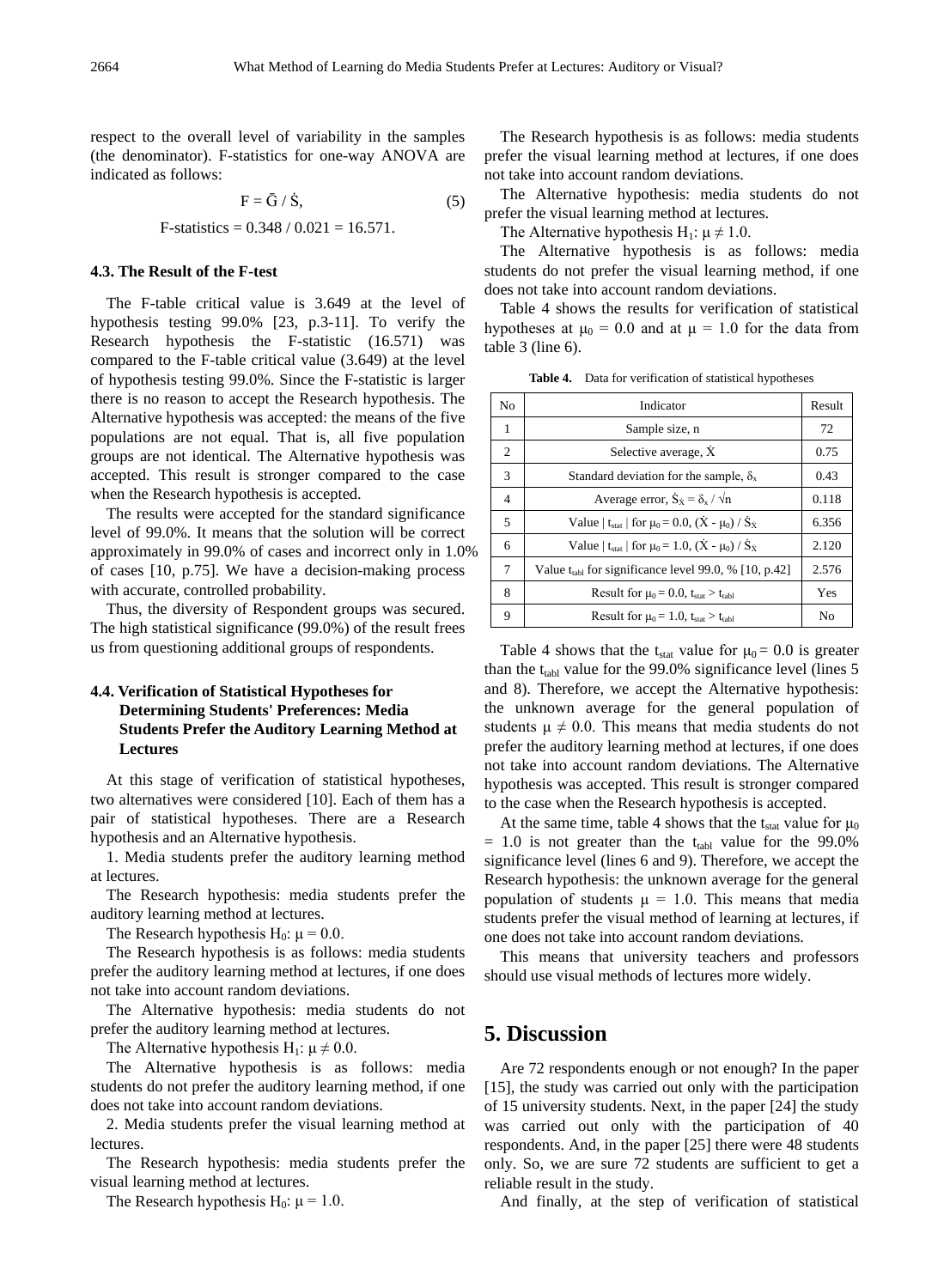hypotheses about the preferred learning method at lectures, the results were accepted for the standard significance level of 99.0%. It shows that the solutions will be correct approximately in 99.0% of cases and incorrect only in 1.0% of cases. We have a decision-making process with accurate, controlled probability. The theory of statistics does not give reason to doubt the correctness of the results. It frees the author to prove the correctness of the results

## **6. Conclusions**

 $[10]$ .

It was studied the preferences of media students related the learning method at lectures. The goal of the study is achieved. It is the first time that independent media student opinions were transformed into new scientific knowledge.

1. It was statistically proved that the media students do

## **Appendix**

not prefer the auditory learning method which dominates at lectures. It was statistically proved that the media students prefer the visual learning method at lectures.

2. The results are not a new scientific Law, a new scientific conception, a new theory. The results are new scientific facts. These new scientific facts should be taken into account to correct the learning theory for teaching media students at lectures.

3. The results of the study have a great practical importance. The systems of teaching media students cannot ignore the preferences of media students who does not prefer the auditory learning method at lectures. On the basis of new scientific facts about the media student preferences the real recommendation could been given: university teachers should use visual method for teaching media students at lectures.

4. The task of the next study is to study in detail the preferences of media students in West European countries.

#### **Questionnaire**

The questionnaire is completely anonymous. Date of completion  $\_\_$ 

| Country and city:                |      |        |             |                  |
|----------------------------------|------|--------|-------------|------------------|
| Name of the University (school): |      |        |             |                  |
| Specialty, course of study:      |      |        |             |                  |
| Gender (underline, please):      | Male | Female | Transgender | refuse to answer |

Please write down your answers regarding the last 2-3 semesters. **Your answers will help us to make learning more effective and enjoyable.**

| 1. I like to study (underline, please):                                                                                 | <b>YES</b>                                 |  | NO                                                                                        |                       |  |
|-------------------------------------------------------------------------------------------------------------------------|--------------------------------------------|--|-------------------------------------------------------------------------------------------|-----------------------|--|
| 2. I like to write term papers and presentations (underline, please):                                                   | <b>YES</b>                                 |  | NO                                                                                        |                       |  |
| 3. I like to take exams (underline, please):                                                                            | <b>YES</b>                                 |  | NO                                                                                        |                       |  |
| 4a. I prefer to take exams (underline, please, only one option):                                                        | in the written<br>in the oral form<br>form |  |                                                                                           | in the form of a test |  |
| 46. If you prefer exams in the form of test, what option do you prefer<br>exactly (underline, please, only one option): | with open<br>answers                       |  | with closed<br>with closed answers<br>answers and<br>and multiple choice<br>single choice |                       |  |

5. What method of learning do I prefer at lectures? Underline, please, only one option:

- The lecturer has a presentation, and I write from slides.
- The lecturer dictates, and I write the lecture.
- The lecturer tells, and I note.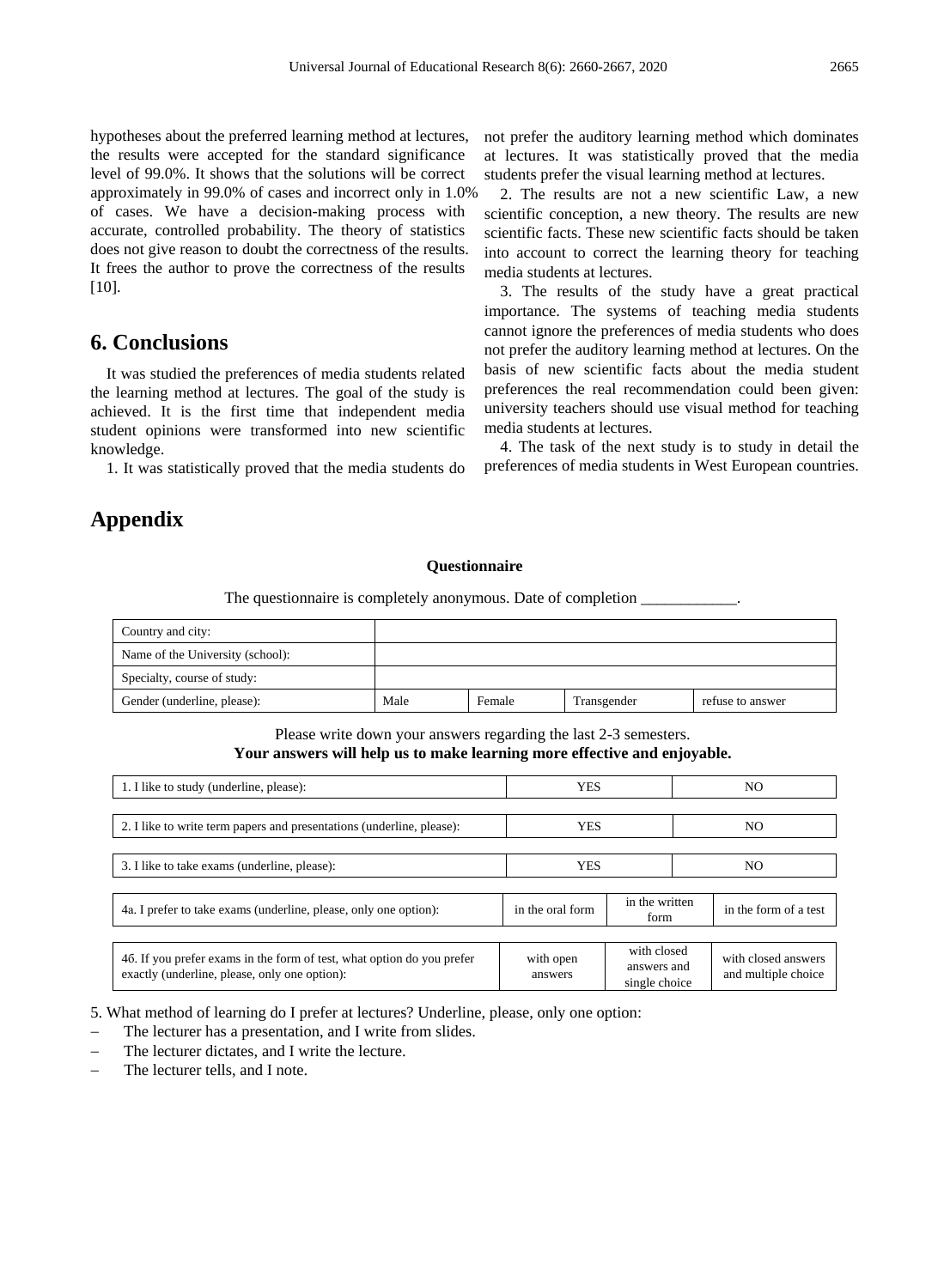6. What lecture method in availing educational services did the lecturers use (on average) - for the answer use, please, the numbers, % (0; 10; 20; 30; 40; 50; 60; 70; 80; 90; 100, the sum should be 100%):

| - The lecturer has a presentation, and students write with slides  |          |         |         |         |                     |          |
|--------------------------------------------------------------------|----------|---------|---------|---------|---------------------|----------|
| - The lecturer slowly dictates, and students write under dictation |          |         |         |         |                     |          |
| - The lecturer quickly tells, and students write, that keep up     |          |         |         |         |                     |          |
| the sum:                                                           |          |         |         |         |                     | $=100\%$ |
|                                                                    |          |         |         |         |                     |          |
| 7. I attend <b>lectures</b> on average (underline, please), %:     | $0 - 20$ | $21-40$ |         | $41-60$ | 61-80               | 81-100   |
|                                                                    |          |         |         |         |                     |          |
| 8. I prepare for exams (underline, please), days:                  | $\Omega$ | $1 - 2$ | $3 - 5$ |         | regular in semester |          |
|                                                                    |          |         |         |         |                     |          |
| 9. My favorite subjects of study are:                              |          |         |         |         |                     |          |

## **Acknowledgements**

The study was carried out with the support of the scientific project: 02. Analysis of the effectiveness of educational processes on the basis of competencies and opinions of the participants of the educational process: innovations in the management of educational systems and processes.

The author is grateful for the time the participants gave in providing data. He also would like to thank reviewers for their insightful comments on improving of this manuscript.

## **REFERENCES**

- [1] H. Mertol, A. Alkan. Social Media Addiction of Social Studies and Class Teacher Candidates. Universal Journal of Educational Research, Vol. 7, No.7, 1537-1543, 2019.
- [2] Y. Wang. U.S. State Education Agencies' Use of Twitter: Mission Accomplished? SAGE Open, Volume: 6 issue: 1, 2016. https://doi.org/10.1177/2158244015626492
- [3] S. Weeden, B. Cooke, M. McVey. Underage children and social networking. Journal of Research on Technology in Education, 45, 249-262, 2013.
- [4] Y. Klyuev, et al. Teaching Future Journalists Media Research Methodology Using Digital Technologies. Media Education (Mediaobrazovanie), 2019, 59(2): 278-285, 2019.
- [5] S. Aydin. A review of research on Facebook as an educational environment. Educational Technology Research & Development, 60, 1093-1106, 2012.
- [6] J. Kurtz. Twittering about learning: Using Twitter in an elementary school classroom. Horace, 25(1), 1-4, 2009.
- [7] V. Cho, J. Ro, J. Littenberg-Tobias. What Twitter will and will not do: Theorizing about teachers' online professional communities. Learning Landscapes, 6(2), 45-62, 2013.
- [8] A. I. Kravchenko. Sociologia: textbook for students. M., Yurayt, 2014.
- [9] E. K. Vasileva, V. S. Lyalin. Statistika: textbook for students. - M., Yuniti-Dana, 2012.
- [10] Textbook for the Program "Masters of Business Administration". BUS\_9641\_Business\_Statistics\_3, USA, NY, Kingston University, 2010.
- [11] S. Samygin, Pedagogy and psychology of higher education. Series "Textbooks", Phoenix, Rostov-on-don, 1998.
- [12] V. A. Slastenin, I. F. Isaev, A. I. Mishchenko, et al. Pedagogy: A manual for students of pedagogical education institutions. School Press, Moscow, 2000.
- [13] V. Okulich-Kazarin, M. Zhurba, O. Pagava, et al. Lecture method preferences, auditory or visual, of Ukrainian consumers of educational services: a statistical analysis, International Journal of Education and Practice, Vol. 7, No.2, 54-65, 2019.
- [14] J. Carnevale. Auditory Learners: Online available from https://study.com/academy/lesson/auditory-learners-definit ion-characteristics.html (03 May 2018).
- [15] Fil. Kayalar, Fet. Kayalar. The effects of Auditory Learning Strategy on Learning Skills of Language Learners (Students' Views). IOSR Journal Of Humanities And Social Science (IOSR-JHSS), Volume 22, Issue 10, Ver. VII, 04-10, 2017.
- [16] J. Raiyn. The Role of Visual Learning in Improving Students' High-Order Thinking Skills, Journal of Education and Practice, 7, 24, 115 - 121, 2016.
- [17] S. V. Akmanova, L. V. Kurzaeva, N. A. Kopylova. The Factor Model of the Media Educational Concept of Developing Lifelong Self-learning Individual Readiness. Media Education (Mediaobrazovanie), 59(2): 185-193, 2019.
- [18] D. D. N. N. Dissanayake. Challenges Faced by Journalism Education in Sri Lanka. Asia Pacific Media Educator, 28(2): 164–175, 2018.
- [19] A. Fedorov, A. Levitskaya. Comparative analysis of the development of mass media education in the Commonwealth of Independent States (CIS) countries. Media Education (Mediaobrazovanie), 58(3): 39-62, 2018.
- [20] A. Kothari, & A. Hickerson. Social Media Use in Journalism Education: Faculty and Student Expectations. Journalism & Mass Communication Educator, 71(4): 413–424, 2016.